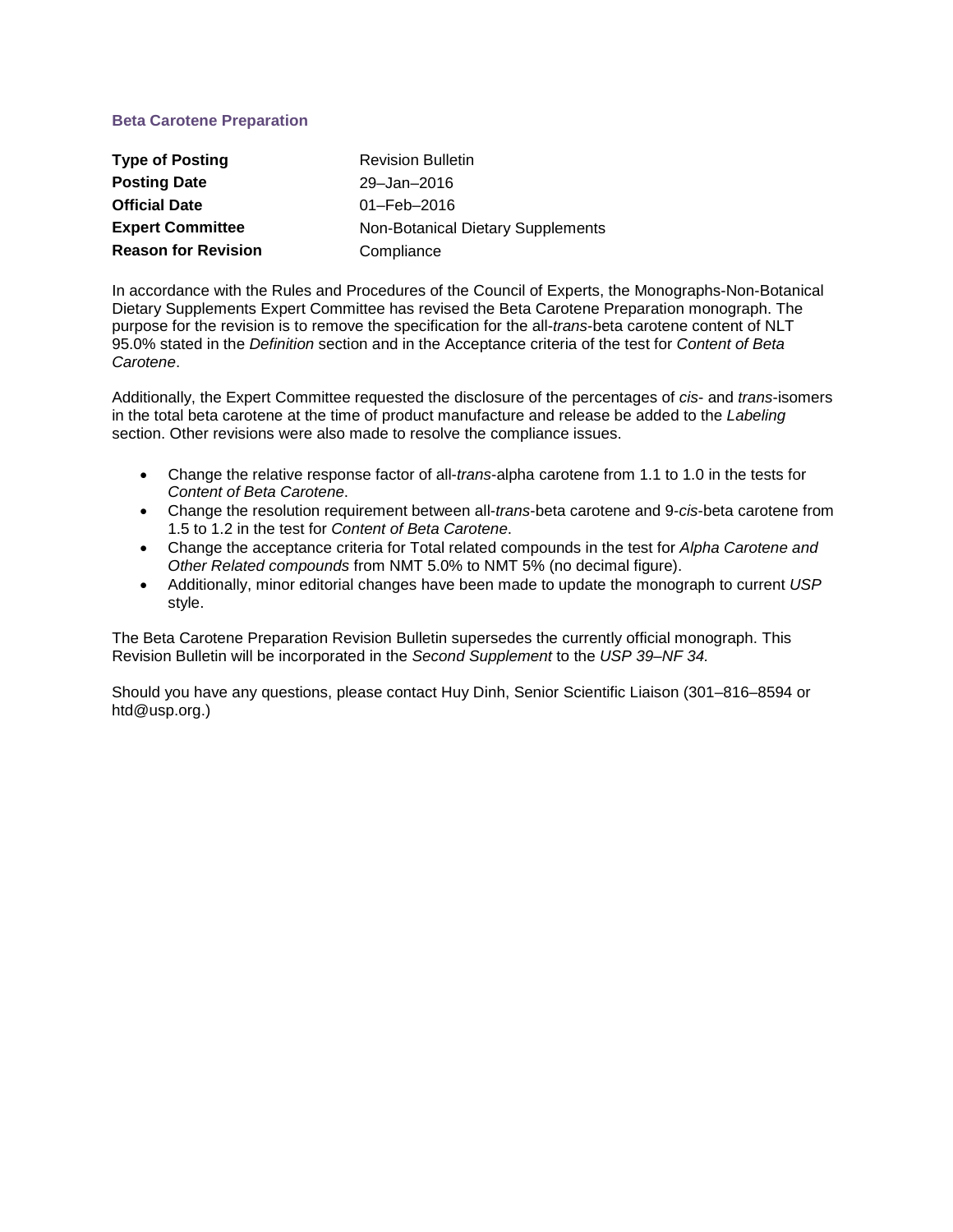Beta Carotene Preparation is a combination of beta caro-<br>tene with one or more inert substances. It may be in a<br>solid or a liquid form. It contains NLT 95.0% and NMT solid or a liquid form. It contains NLT 95.0% and NMT<br>130.0% of the labeled amount of total beta carotene<br>(C<sub>40</sub>H<sub>56</sub>) on the anhydrous basis.  $\bullet$  <sub>(RB 1-Feb-2016)</sub> example a labor of Standard solution B<br>(C<sub>40</sub>H<sub>56</sub>) on

- -
	-

Acceptance criteria: The *Sample solution* shows a 135 mL of methylene chloride, and shake vigorously. Add Shoulder at about 427 nm, an absorption maximum at 135 mL of methylene chloride, and shake again. Let shoulder at a about 455 nm, and another maximum at about 483 the mixture stand in the dark until it reaches room<br>nm. The absorbance ratio  $A_{455}/A_{483}$  is between 1.14 the mixture (about 2 h). Dilute with methylene chlo-

temperature absorbance ratio *A<sub>455</sub>/A<sub>83</sub>* is between 1.14 ride to volume, shake vigorously, and allow solids to and 1.18.<br>
• **B.** The retention time of the major peak of the *Sample* stock solution B (for liquid Beta C

- CONTENT OF BETA CAROTENE
	-

[NOTE—Use low-actinic glassware.]<br> **Mobile phase:** Transfer 50 mg of butylated hydroxytol-<br>
uene to a 1-L volumetric flask, and dissolve with 20 mL<br>
tion A or Sample stock solution B to a 50-mL volumetric uene to a 1-L volumetric flask, and dissolve with 20 mL *tion A* or *Sample stock solution B* to a 50-mL volumetric of 2-propanol. Add 0.2 mL of N-ethyldiisopropylamine,<br>
25 mL of 0.2% ammonium acetate solution, 455 mL of<br>
acetonitrile, and about 450 mL of methanol. Allow the<br>
solution to reach room temperature, and dilute with<br>
methan

**Diluent:** 50 µg/mL of butylated hydroxytoluene in Mode: LC<br>| alcohol **Detector: UV 448 nm**<br>| System suitability solution: Transfer 20 mg of USP | Column: 4.6-mm x 25

bystem suitability solution: Iransfer 20 mg of USP<br>Beta Carotene System Suitability RS to a 50-mL volu-<br>metric flask. Add 1 mL of water and 4 mL of tetrahy-<br>drofuran, and sonicate for 5 min. Dilute with *Diluent* to<br>volum volume, and sonicate for 5 min. Cool to room temper- **System suitability** ature, pass the suspension through a membrane filter **Samples:** *System suitability solution* and *Standard solu-*

of 0.45-µm pore size, and use the clear filtrate. *tion A*

- **Standard solution A: Transfer 5.0 mL of the Standard** *stock solution* to a 100-mL volumetric flask, add 5.0 mL of tetrahydrofuran, and dilute with *Diluent* to volume. **Table 1** The concentration of the all-*trans*-beta carotene in this solution will be determined by the spectrophotometric **Relative Relative Relative Relative** procedure using *Standard solution B* as follows.
- **Standard solution B:** Transfer 5.0 mL of the *Standard stock solution* to a 100-mL volumetric flask, and dilute with cyclohexane to volume. Prepare in triplicate.

**Analytical wavelength:**  $\bullet$ 456 nm $\bullet$  (RB 1-Feb-2016) **Example 2 cell path:** 1 cm **Beta Carotene Preparation**<br> **Blank:** Cyclohexane **Blank:** Cyclohexane **Analysis Analysis DEFINITION Sample:** *Standard solution B* Calculate the concentration of total beta carotene *Change to read:* (mg/mL) as all-*trans*-beta carotene (C40H56) in *Standard solution B*:

- 
- (RB 1-Feb-2016) *<sup>F</sup>* = absorptivity of pure all-*trans*-beta carotene in
- cyclohexane, 250.5 **IDENTIFICATION Sample stock solution A** (for solid Beta Carotene Prepa- •**Sample solution:** Transfer 5.0 mL of *Sample stock solution*<br>
tion A or *Sample stock solution B* from the test for *Con*<br>
tent of *Beta Carotene to a 100-mL* volumetric flask, and<br>
dilute with cyclohexane to volume. Pas Analysis: Record the OV-Vis spectrum from 300 to 600<br>
nm,<br>**Acceptance criteria:** The Sample solution shows a brown suspension, and shake vigorously. Add
- **Example Solution** Corresponds to that of the *Standard solution*, as<br>
solution corresponds to that of the *Standard solution*, as<br>
obtained in the test for *Content of Beta Carotene*.<br> **COMPOSITION**<br>
COMPOSITION<br>
250-mL v 250-mL volumetric flask. Add 250 mg of butylated hydroxytoluene, 120 mL of methylene chloride, and **Change to read:** Change to read: Completely dissolved or suspended. Let the mixture completely dissolved or suspended. Let the mixture stand in the dark until it reaches room temperature<br>(about 2 h). Add methylene chloride to volume, and
	-

- 
- of tandard stock solution: 60 µg/mL of USP Beta Caro-<br>
The approximate relative retention times of the com-<br>
ponents in the *System suitability solution* are listed in<br> **itandard solution A:** Transfer 5.0 mL of the *Standa*

| <b>Relative</b> |  |
|-----------------|--|
| Retention       |  |

| procedure using Standard solution B as follows.                                                                                                                                                                                      |                                  | Retention   | <b>Response</b>                   |
|--------------------------------------------------------------------------------------------------------------------------------------------------------------------------------------------------------------------------------------|----------------------------------|-------------|-----------------------------------|
| <b>Standard solution B:</b> Transfer 5.0 mL of the Standard                                                                                                                                                                          | <b>Name</b>                      | <b>Time</b> | Factor                            |
| stock solution to a 100-mL volumetric flask, and dilute<br>with cyclohexane to volume. Prepare in triplicate.<br>Instrumental conditions<br>(See $\bullet$ Ultraviolet-Visible Spectroscopy $(857)$ .). $_{\bullet}$ (CN 1-May-2016) | all-trans-Alpha carotene         | 0.93        | $1.0 \cdot (RB \t1 - Feb - 2016)$ |
|                                                                                                                                                                                                                                      | all- <i>trans</i> -Beta carotene | 1.00        |                                   |
|                                                                                                                                                                                                                                      | 9-cis-Beta carotene              | 1.07        | 1.0                               |
|                                                                                                                                                                                                                                      | 13-cis-Beta carotene             | 1.17        | 1.2                               |
|                                                                                                                                                                                                                                      | 15-cis-Beta carotene             | 1.21        |                                   |